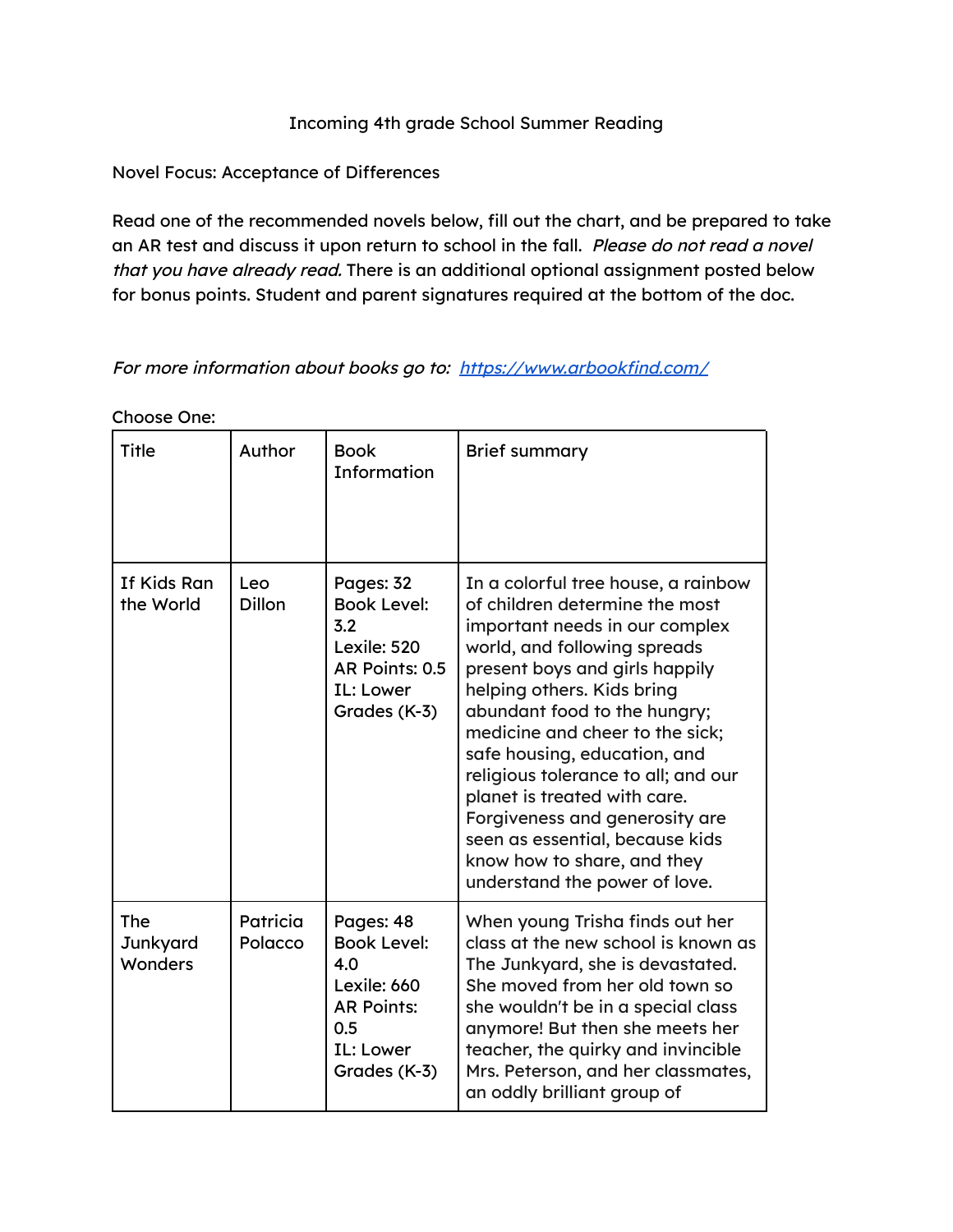|                          |                           |                                                                                                                           | students each with his or her own<br>unique talent. And it is here in The<br>Junkyard that Trisha learns the<br>true meaning of genius, and that<br>this group of misfits are, in fact,<br>wonders, all of them.                                                                                                                                                                                                                                                                                                                                                                                                                                                                                                                                                                                                      |
|--------------------------|---------------------------|---------------------------------------------------------------------------------------------------------------------------|-----------------------------------------------------------------------------------------------------------------------------------------------------------------------------------------------------------------------------------------------------------------------------------------------------------------------------------------------------------------------------------------------------------------------------------------------------------------------------------------------------------------------------------------------------------------------------------------------------------------------------------------------------------------------------------------------------------------------------------------------------------------------------------------------------------------------|
| One-Third<br><b>Nerd</b> | Gennifer<br>Choldenk<br>O | <b>Pages: 224</b><br><b>Book Level:</b><br>3.6<br>Lexile: 540<br><b>AR Points: 4</b><br><b>IL: Middle</b><br>Grades (4-8) | Liam lives in the Bay area near<br>San Francisco with his mom and<br>two younger sisters. Dakota is<br>fascinated by science and has a<br>big personality but struggles to<br>make friends; Izzy, a child with<br>Down syndrome, makes friends<br>easily and notices things that go<br>past everyone else. Dad lives<br>across town, but he's over a lot.<br>And then there's Cupcake, their<br>lovable German shepherd, who<br>guards their basement apartment.                                                                                                                                                                                                                                                                                                                                                      |
| The City of<br>Ember     | DuPrau,<br>Jeanne         | <b>BL: 5.0 -</b><br><b>AR Pts: 9.0</b>                                                                                    | In the year 241, twelve-year-old<br>Lina trades jobs on Assignment<br>Day to be a messenger, to run to<br>new places in her decaying but<br>beloved city, perhaps even to<br>glimpse Unknown Regions.                                                                                                                                                                                                                                                                                                                                                                                                                                                                                                                                                                                                                 |
| <b>Front Desk</b>        | Kelly<br>Yang             | <b>Book Level:</b><br>4.5<br>Lexile: 640<br><b>IL: Middle</b><br>Grades (4-8)                                             | Mia Tang has a lot of secrets.<br>Number 1: She lives in a motel, not a big<br>house. Every day, while her immigrant<br>parents clean the rooms, ten-year-old<br>Mia manages the front desk of the<br>Calivista Motel and tends to its guests.<br>Number 2: Her parents hide immigrants.<br>And if the mean motel owner, Mr. Yao,<br>finds out they've been letting them stay<br>in the empty rooms for free, the Tangs<br>will be doomed.<br>Number 3: She wants to be a writer. But<br>how can she when her mom thinks she<br>should stick to math because English is<br>not her first language?<br>It will take all of Mia's courage,<br>kindness, and hard work to get through<br>this year. Will she be able to hold on to<br>her job, help the immigrants and guests,<br>escape Mr. Yao, and go for her dreams? |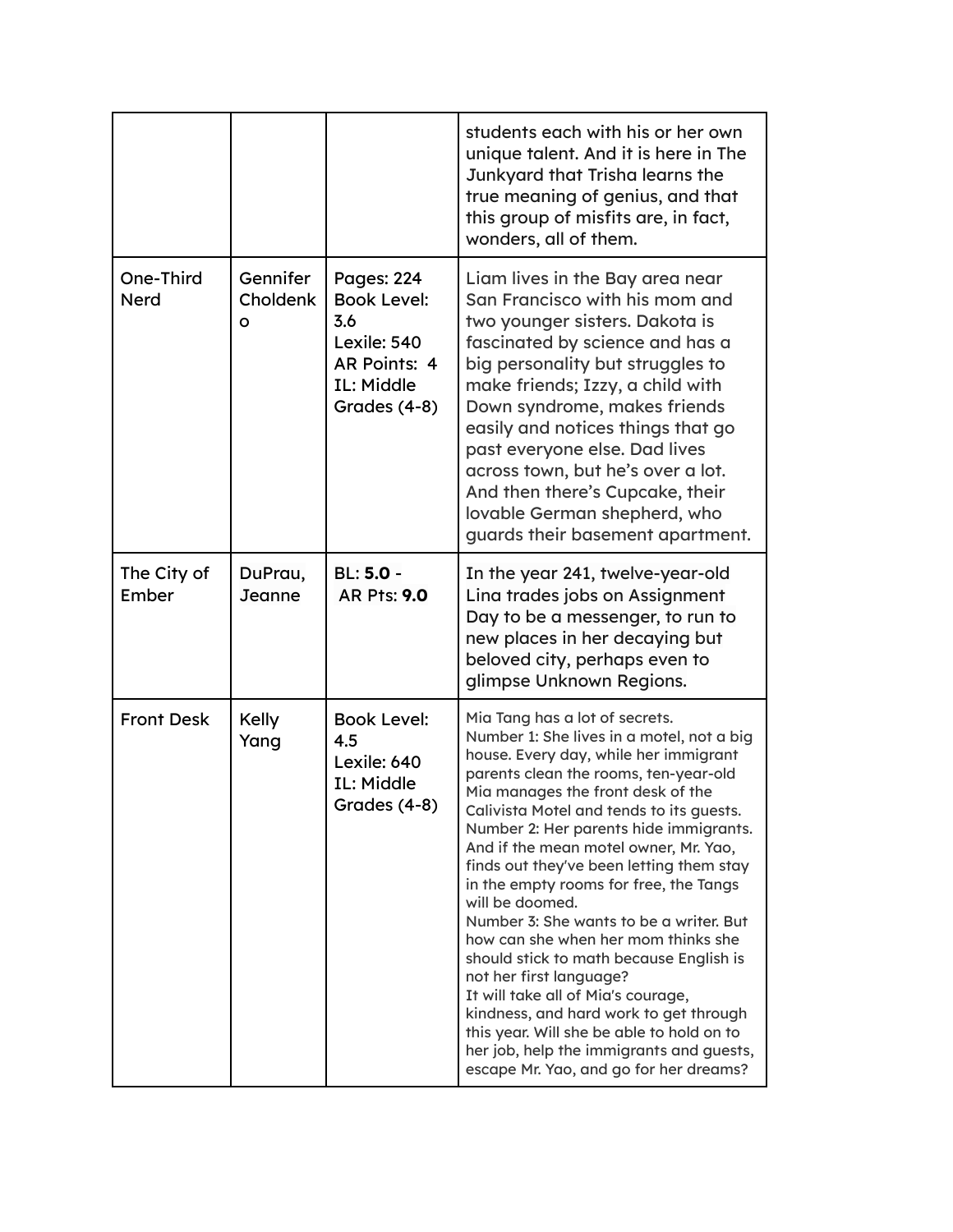| Fish in a<br><b>Tree</b>                                | Hunt,<br>Lynda<br><b>Mullaly</b> | <b>Pages: 276</b><br><b>Book Level:</b><br>3.7<br><b>AR Points:</b><br>7.0<br>Lexile: 550L<br>IL: Middle<br>Grades 4-8  | Ally's greatest fear is that<br>everyone will find out she is<br>dyslexic and doesn't know how to<br>read. Mr. Daniels sees the bright,<br>creative kid underneath the<br>troublemaker, and with his help,<br>Ally learns she has nothing to be<br>ashamed of.                                                                                                                                     |
|---------------------------------------------------------|----------------------------------|-------------------------------------------------------------------------------------------------------------------------|----------------------------------------------------------------------------------------------------------------------------------------------------------------------------------------------------------------------------------------------------------------------------------------------------------------------------------------------------------------------------------------------------|
| Firegirl                                                | Tony<br>Abbott                   | <b>Pages: 160</b><br><b>Book Level:</b><br>4.1<br><b>AR Points: 4</b><br>Lexile: 570<br><b>IL: Middle</b><br>Grades 4-8 | It is a children's story about Tom<br>Bender and how he navigates his<br>way around Jessica, a disfigured<br>burn victim. He struggles to deal<br>with her presence in his<br>neighborhood and class, which<br>changes all aspects of his life.                                                                                                                                                    |
| Tangerine                                               | <b>Edward</b><br><b>Bloor</b>    | <b>Pages: 312</b><br><b>Book Level:</b><br>4.3<br><b>AR Points: 13</b><br>Lexile: 680<br>IL: Middle<br>Grades 4-8       | Paul Fisher sees the world from<br>behind glasses so thick he looks<br>like a bug-eyed alien. But he's not<br>so blind that he can't see there are<br>some very unusual things about<br>his family's new home in Tangerine<br>County, Florida. Where else does a<br>sinkhole swallow the local school,<br>fire burn underground for years,<br>and lightning strikes at the same<br>time every day? |
| Jada Sly<br>Artist and<br>Spy                           | <b>Sherri</b><br>Winston         | BL: 4.5 -<br><b>AR Pts: 6.0</b>                                                                                         | Ten-year-old Jada Sly is an artist<br>and a spy-in-training. When she<br>isn't studying the art from her idols<br>like Jackie Ormes, the first-known<br>African American cartoonist, she's<br>chronicling her spy training and<br>other observations in her art<br>journal.                                                                                                                        |
| <b>The</b><br><b>Smartest</b><br>Kid in the<br>Universe | Chris<br>Grabenst<br>ein         | <b>BL: 4.7 -</b><br><b>AR Pts: 7.0</b>                                                                                  | When seventh-grader Jake<br>McQuade mistakes the world's first<br>ingestible knowledge pills for jelly<br>beans, his life suddenly changes,<br>and he must use his new<br>intelligence to try to figure out a<br>way to save his school. #1                                                                                                                                                        |
| Timmy                                                   | Pastis,                          | BL: 3.8 -                                                                                                               | Timmy Failure, founder of the                                                                                                                                                                                                                                                                                                                                                                      |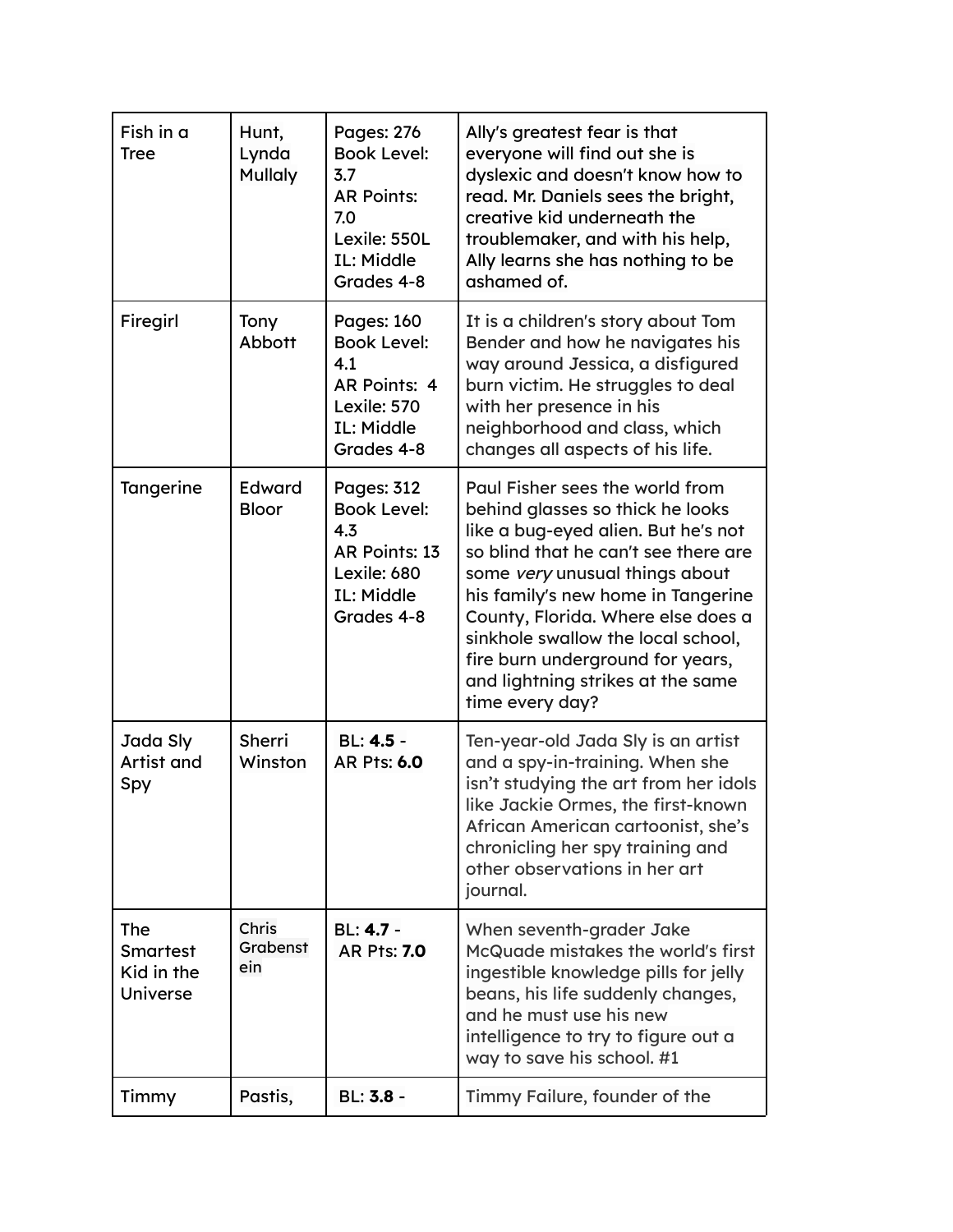| Failure<br><b>Mistakes</b><br>were made | Stephan                 | <b>AR Pts: 3.0</b>                                                                                               | "best" detective agency in town,<br>named Total Failure, Inc., may only<br>be eleven years old, but with the<br>help of his polar bear, Total, he<br>already has plans for world<br>domination. Book #1                                                              |
|-----------------------------------------|-------------------------|------------------------------------------------------------------------------------------------------------------|----------------------------------------------------------------------------------------------------------------------------------------------------------------------------------------------------------------------------------------------------------------------|
| Swindle                                 | Korman,<br>Gordon       | <b>BL: 4.9 - AR</b><br>Pts: 5.0                                                                                  | After unscrupulous collector S.<br><b>Wendell Palomino cons</b><br>sixth-grader Griffin Bing out of a<br>valuable baseball card, Griffin puts<br>together a band of misfits to break<br>into Palomino's heavily guarded<br>store and steal the card back.<br>Book #1 |
| Out of my<br>Mind                       | Draper,<br>Sharon<br>М. | <b>Pages: 295</b><br><b>Book Level:</b><br>4.3<br>AR Points: 8<br>Lexile: 700<br><b>IL: Middle</b><br>Grades 4-8 | Melody cannot walk or talk, but<br>refuses to be defined by cerebral<br>palsy. She is smarter than most of<br>the adults who try to diagnose her<br>and smarter than her classmates<br>who dismiss her as intellectually<br>disabled.                                |

Please fill out the below charts and bring them in the first week of school.

The first book I read was:

SettingConflict/Problem:

Theme:

Rating out of 10:

Why you gave the rating you did: